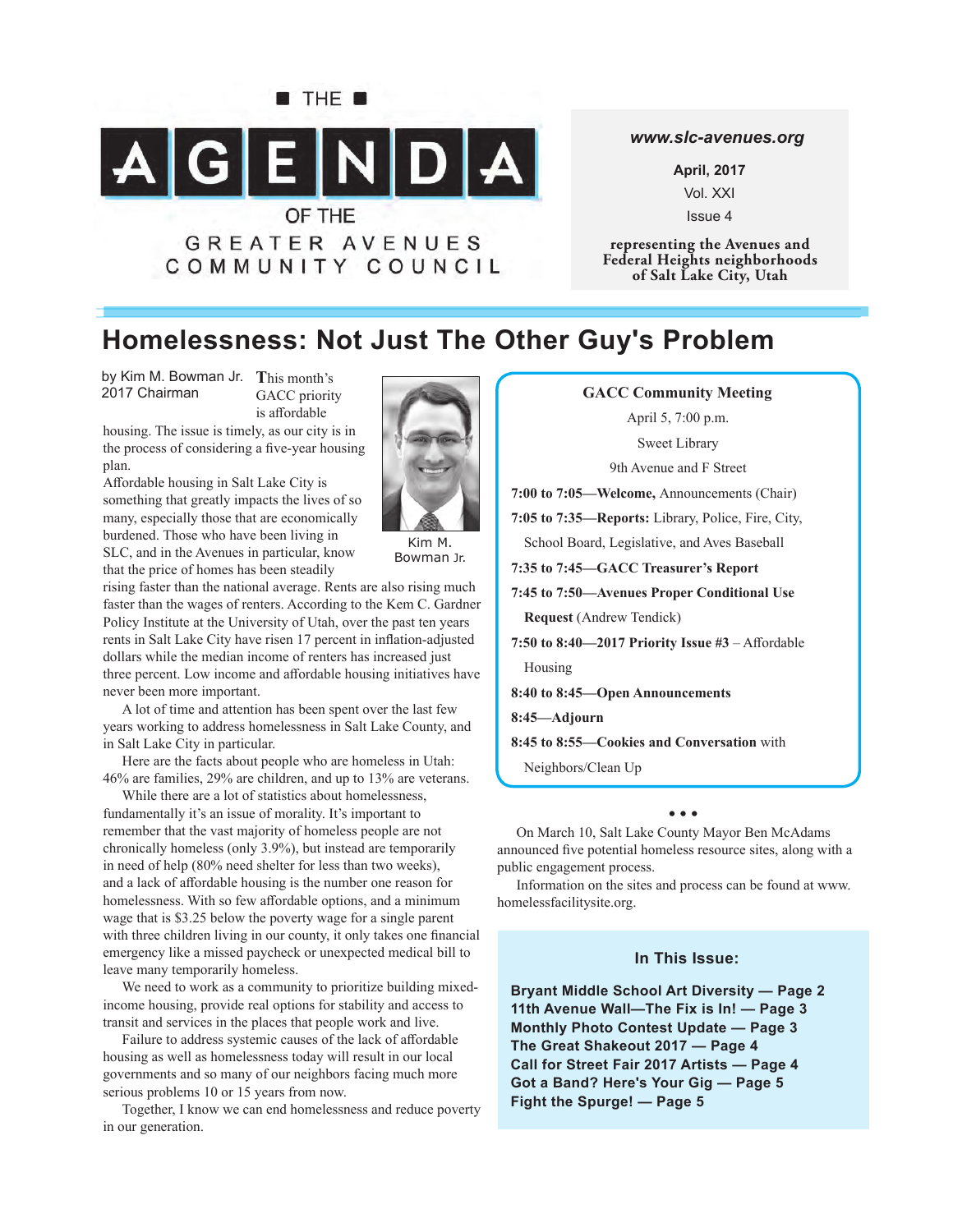$A|G|E|N|D|A|$ 

#### **AVENUES COMMUNITY MEETINGS**

#### **GACC Council Meeting**

Wednesday, April 5, 2017, at 7 p.m., Sweet Library. For special accommodations contact the GACC chair at gaccchair@slcavenues.org. Open to the public, all welcome.

#### **GACC Board Meeting**

Wednesday, April 12, 2017, at 7 p.m., Sweet Library. For special accommodations contact the GACC chair at gaccchair@slcavenues.org. Open to the public, all welcome.

Community Life / Resources / *Free Stuff !*

**Sweet Branch Library,** 455 F Street (at 9th Avenue), 801-594- 8651, www.slcpl.org. • **Coding Club.** Mondays, 4 p.m. to 5:30 p.m. Develop computer coding skills at your own pace in a creative and collaborative environment. Kids and teens ages 8–18 can take part in weekly workshops where they'll be able to work through a self-guided programming curriculum with the help of Library staff. Registration is required. • **Playtime @ Sweet.** Tuesdays at 10 a.m. to 11:30 a.m. Playtime for children 0 to 5 years-old and their caregivers. • **Book Baby.** Every Wednesday at 10:15 a.m. • Preschool Storytime. Every Wednesday at 11:15 a.m. •**STEAM Activity.** Theme: Exploring Body. Thursday, April 6 at 4 p.m. • **LEGOs at the Library:** Thursday, April 13 at 4 p.m. • **Thursday Afternoon Craft.** April 20 from 4 p.m. to 5 p.m. • **Family Yoga.** Thursday, April 27 at 4 p.m. • **Adult Calendar:** Technology League—Come in and learn about Online Basics. April 1, 10 a.m. to 11:30 a.m. • **Smart Dating:** How to avoid falling for a Jerk or Jerkett, Every Tuesday in April at 6:30 p.m. • **Technology League:** Come in and learn about Computer Basics. April 12, 1:30 p.m. to 3 p.m. • **United We Read Book Discussion.** The state of Utah's book for the year is "A Man Called Ove." Discuss it on April 19, 7 p.m. to 8:30 p.m. • **BOOK CLUB:** Sweet Reads at Avenues Proper, 376 8th Ave: fourth Tuesday at 7 p.m. Light refreshments will be provided at each event. Registration is required. • **Children, Teens, Adults! All Ages!** Hogwarts End-of-Term-Bash! Saturday, April 8, noon - 5:30 p.m. Celebrate nearing the end of the school year with a Harry Potter-themed bash! All ages will be able to enjoy crafts, snacks, games, and a screening of Harry Potter and the Sorcerer's Stone. During this event, donations of new, unworn socks will be accepted to free house elves and will be given to local homeless shelters

**City Academy, 555 E. 200 South, 801-596-8489,** www.cityacademyslc.org, 7th to 12th grade tuition-free public charter

#### *The Agenda* Publisher's Statement

The monthly Greater Avenues Community Council newsletter *"The Agenda"* is mailed free to all residences in the Avenues. This publication is created to conduct the business of the Greater Avenues Community Council. Mail correspondence to P. O. Box 1679, Salt Lake City, UT 84110.

GACC 2017 Officers and Publisher Contacts: *Chair:* Kim M. Bowman Jr., gaccchair@slc-avenues.org. *Chair-elect:* Brian Hatton, gaccchairelect@slc-avenues.org *Past-chair:* Dave Alderman, past-chair@slc-avenues.org *Treasurer:* Michael Hughes, gacctreasurer@slc-avenues.org. *Secretary:* Peg Alderman, gaccsecretary@slc-avenues.org. *Newsletter:* Dave Jonsson, newsletter@slc-avenues.org. **GACC web page is www.slc-avenues.org.**

school since 2000. Now enrolling for fall 2017. Call for a personal tour.

- **Avenues Exercise Class** -Free- Federal Heights LDS Ward, 1300 Fairfax Road. Mondays and Wednesdays, 8:30 a.m. to 9:45 a.m. 801-534-1443.
- **Spring 2017 Avenues Baseball**: Avenues Baseball invites all boys and girls aged 12 and under to register for our spring baseball season! Most games are at Lindsay Gardens Park, 8th Avenue and M. Info: www.avesbaseball.org. Organizers stated these tentative dates: Saturday, April 1, first game for all teams; Monday, April 10, through Saturday, April 15, no games (SLC public schools spring break); Saturday, April 22, Opening Day Celebration (player introductions and games for all teams.)
- **Popperton Plots:** The Avenues Community Garden begins its fourth growing season and organizers are eyeing a new drip irrigation system and garden expansion (as the plots typically fill up each season.) If you are interested in finding out more about Popporton Plots use the following link; wasatchcommunitygardens.org or call the office at 801-359-2658.

### **Catch Art Works by Bryant Middle School Students Until April 22.**

**B**ryant Middle School, 40 S. 8th East, serves a diverse population of seventh and eighth graders from across Salt Lake City. The school boundaries stretch from Rose Park to Federal Heights and from Glendale to the Avenues. Bryant also serves students from The Road Home and the YWCA shelter. Approximately 400 students attend this public school, 76 percent of whom speak more than one language. Bryant students are enthusiastic, work together well as a community, and are eager to learn.

The Bryant Visual Art classes offer a foundation in both two-dimensional and three-dimensional art. Students learn drawing basics before branching out into chalk pastel, watercolor, papier-mâché, glass fusing, string art, encaustic painting, and wheel-thrown pottery. Art classes help students express themselves and develop higher-level thinking and problem-solving skills. Because practice and effort are emphasized over raw talent, all students can be successful. Emily Pierce has been teaching at Bryant since 2005.



Pedestrian deaths made up 14 percent of all traffic related fatalities in 2014 says the National Highway Transportation Safety Association. And 70 percent of pedestrian fatalities occur between 6 p.m. and 5:59 a.m., so it's important to stay visible, especially after the sun goes down (lights, reflective gear, not wearing your darkest outfit, etc.)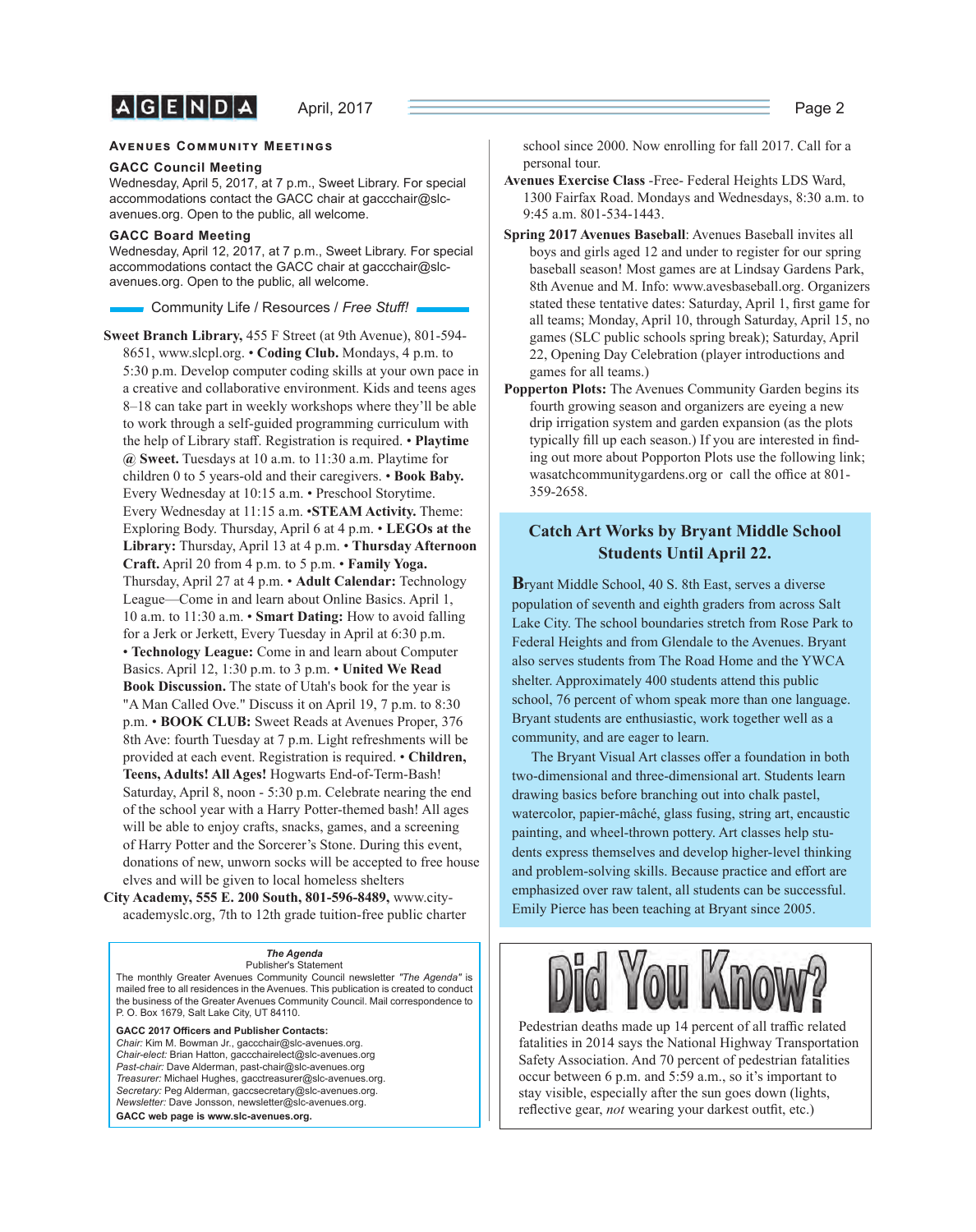# $A$  $G$  $E$  $N$  $D$  $A$

# **11th Avenue Wall Gets a Rehab**

**T**he stone wall around the top of our city cemetery, long ignored and falling apart, is finally getting repaired.

A contractor hired by the city has been working through March replacing lost stones and repointing loose ones. The work started at the fire station and has moved eastward. Work should be done

some time in April.

The nearly \$400,000 project also includes repairing a vintage cobblestone wall within the cemetery.

The wall is a product of the 1939 New Deal's Work Projects Administration program that aimed to combat the Depression by putting millions of men

to work. The nationwide program cost \$4.9 billion in 1939 dollars, trillions by today's standards.

Utah got a share of the expenditure and some 233 buildings such as gymnasiums, city halls, fire stations, armories and school buildings were built as a result of the programs of President Franklin D. Roosevelt.

Scan this QR code for the full П list. Like to type? Here's the really long URL:

http://www.historytogo. utah.gov/utah\_chapters/ from\_war\_to\_war/newdealagenciesbuilt233build-

ingsinutah.html.



In mid-March, workers rebuild a curving cemetery entrance structure in a long-needed rehabilitation of WPA-era wall.

**Proposed GACC Resolution Supporting Salt Lake City's Renewable Energy Goals to be Discussed at May Meeting**  A Joint Resolution was proposed by Mayor Biskupski and adopted by City Council on November 1, 2016 entitled "A Joint

Resolution of the Salt Lake City Council and Mayor Establishing Renewable Energy and Carbon Emissions Reduction Goals for Salt Lake City." During the May GACC meeting we will be discussing a proposed GACC resolution to support the

City's stance on renewable energy. The full text of the Salt Lake City Resolution and more information about Salt Lake City's climate change and energy policies may be found at http://www.slcgreen.com/ climatepositive.

# **April theme for our monthly photo**

### **contest: "Spring has Sprung"**

Congratulations to Jeanne Frederick, our March

photo contest winner!

Please send your April

photo submissions to

gaccchair@slc-avenues.

org by April 13th.



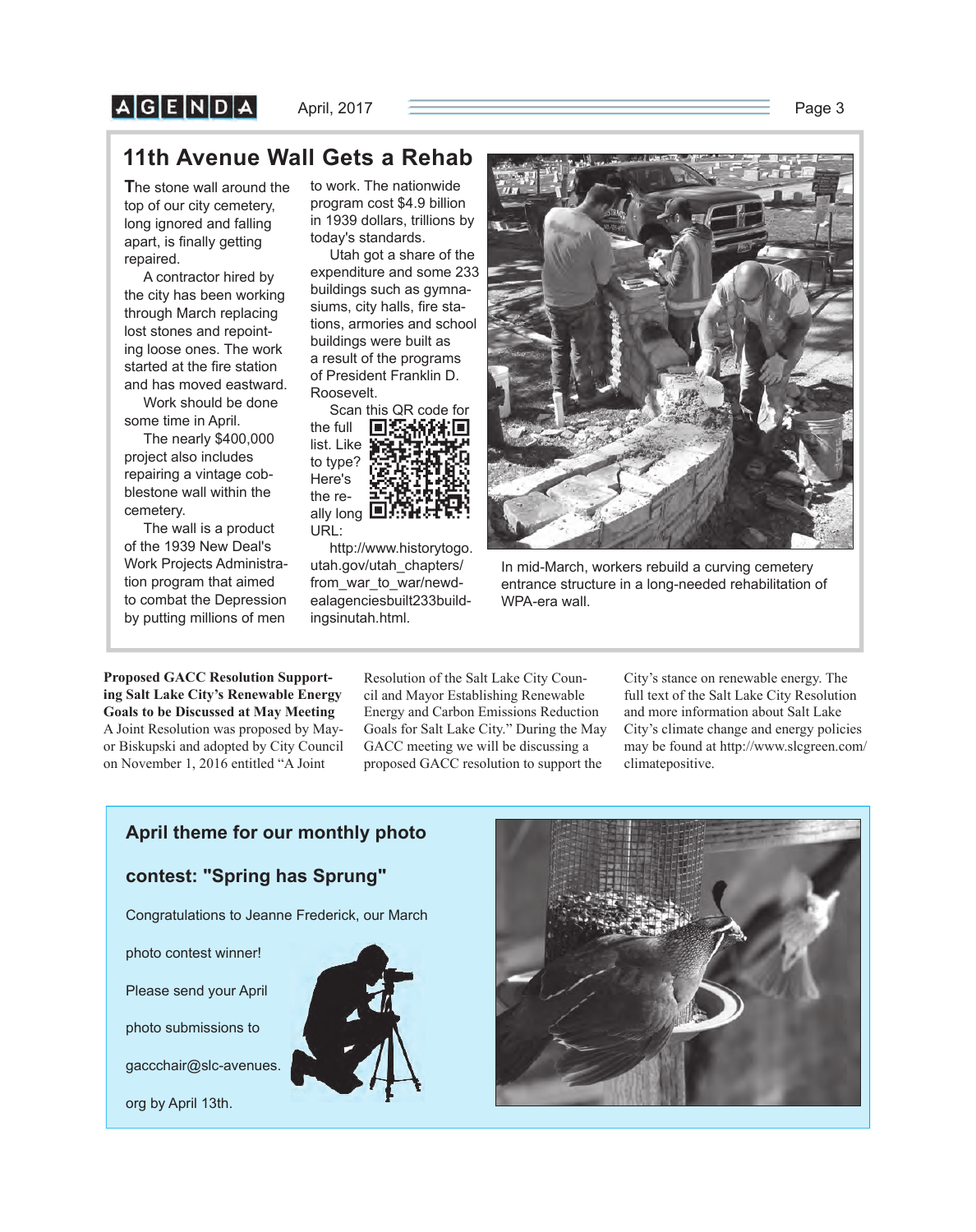$A|G|E|N|D|A|$ 

April, 2017 **Page 4** Page 4

# **Got your 96-hour emergency preparedness kit yet?**

**O**ver the years, public safety officials have encouraged citizens to put together and maintain emergency kits in case of a natural disaster that cripples the community.

The kits have grown in time span and size as officials realized normal public safety services and utilities can take longer and longer to restore. A simple power outage is one thing, but a widespread power emergency that takes days or weeks to repair is quite another.

Our Avenues is generally immune from major flooding like they saw in New Orleans, and hurricanes are not a threat either. But who foresaw a tornado whipping through downtown

and wreaking havoc on the western Avenues?

As "Shakeout" backers will tell you, our town is not safe at all from a big earthquake that could strike any time. In fact, on the Avenues we have the dubious distinction of "hosting" a branch of the Wasatch Fault.

Salt Lake City's web

site has a great PDF you can download that gives an exhaustive list of items to stockpile in event of a 96-hour (fourday) outage/emergency/disaster. It lists everything you might need to get through the emergency, and suggests the "kit" could be contained in a 32-gallon garbage can. Your experience may differ, to say the least.

If you are familiar with QR codes, scan the code at right to get the PDF. But here's the link as well:



http://www.slcdocs.com/em/96HourKit. pdf.



# **The Great Utah ShakeOut 2017**

**T**he Great Utah ShakeOut will take place April 20, 2017. Hundreds of organizations such as businesses, schools and universities around the state will hold earthquake drills on that day.

Individuals, families, scout troops, CERT teams. etc. can also participate. If you wish, you may register your participation with the Shake-Out web site http://www.shakeout. org/utah/. There you will also find recommended earthquake safety actions to take wherever you are. Participate in a drill with one of your local groups. See lists at the ShakeOut web site.

At the very least, practice Drop, Cover, and Hold-on and check the contents of your 96-hour kit. Be safe and be prepared!

—Carleton DeTar

# **Want to design the 2017 Street Fair logo art?**

# Calling Avenues Artists: Street Fair "Featured Artist" Statements Due May 1

The Greater Avenues Community Council is now accepting Statements of Interest from prospective Street Fair Featured Artists. The selected artist provides a unique and original painting or digital art piece

that represents the artist's concept of what "The Avenues" means to them. This image becomes the visual theme for the Street Fair, slated for Saturday, September 9, 2017.

The statements are due May 1st.

The Street Fair Committee will select the Featured Artist and notify all candidates by mid-May. The artwork is then

due to GACC by June 1, 2017 and then is used in all Street Fair promotional items, with the original art remaining the property of the artist. The chosen artist is provided a complimentary booth at the Avenues Street Fair. Details are available on the GACC website: www.slc-avenues. org. To submit a Statement of Interest, please email berkelba@gmail.com.

### **Miscellany Of Note:**

**A big event for GACC** is the annual Memory Grove Cleanup the second Saturday in May, in this case May 13. The event starts early and draws several hundred pairs of hands to weed, prune, rake and replant the Grove. Workers get a hamburger lunch afterward.

### **Salt Lake City's Master Recycler Program**

This free, educational curriculum is aimed at developing recycling champions in our community. The program begins April 7th and we're accepting applications now! Visit http://slcmasterrecycler.com/ for more information.

**• • •**

#### • • • **Check out Salt Lake City's YouTube**

**videos** at http://www.youtube.com/user/ SLCtvmedia and scroll down to history. Fun stuff including in the videos under the category of "Salt Lake City History Minute. Just start a video and let them run. Fascinating.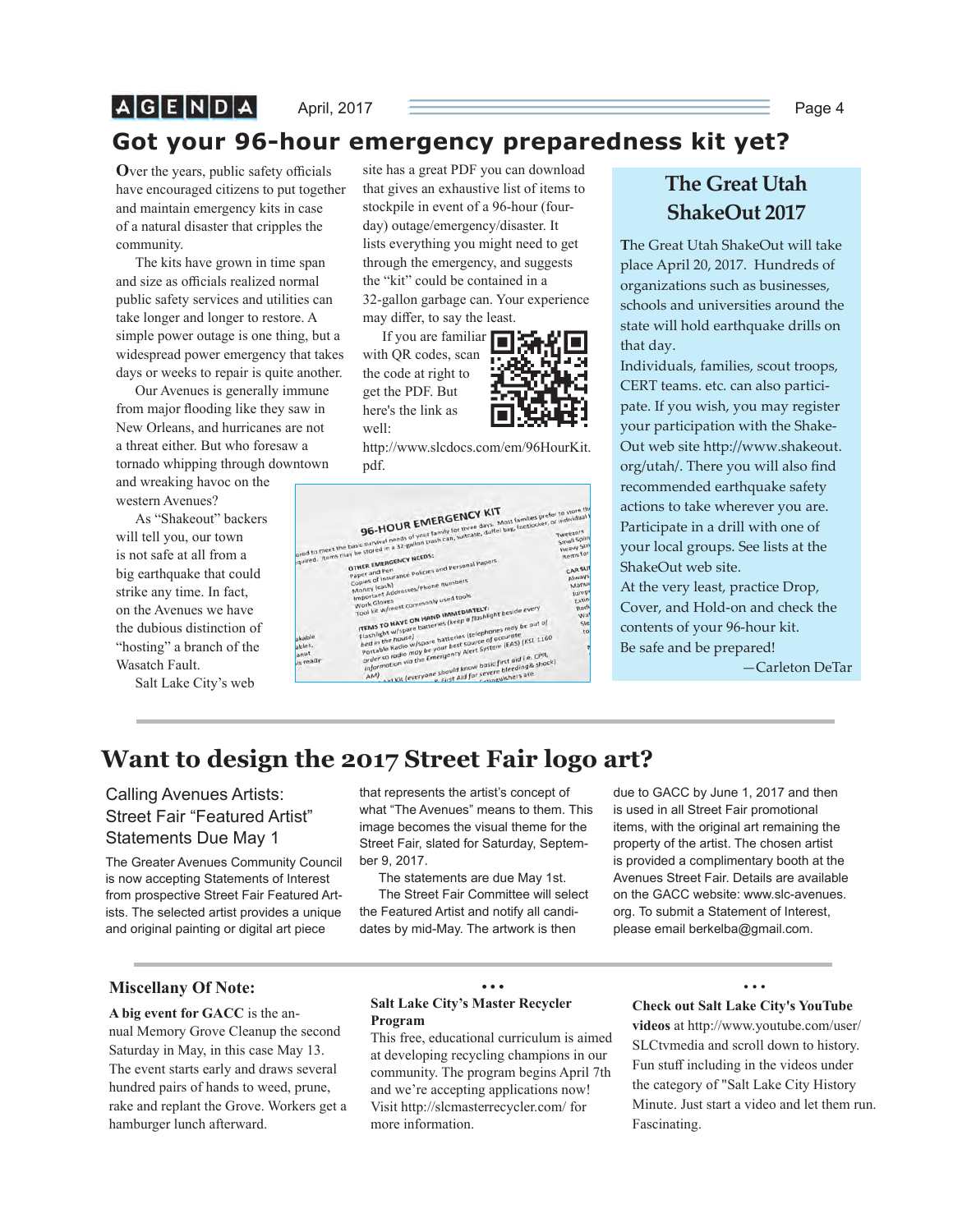# **Handle This Noxious Weed With Gloves**

**Volunteer with SLC Open Spaces in your neighborhood on April 22, Earth Day, to "Purge the Spurge" and rid our communities of this invasive weed.**

More info at: http://www.signupgenius.com/go/30e044ca9a72aaafd0 myrtle.

Myrtle Spurge (Euphorbia myrsinites), also called "donkey tail" or "creeping spurge," is one of Utah's most dreaded noxious weeds, which requires it to be eradicated and prevented from propagating.

Myrtle Spurge is a drought-tolerant perennial that was introduced to North America as an ornamen-

tal. It is considered a noxious weed because it is aggressive and proliferates easily, outcompetes native plants, and has toxic milky sap. City officials are asking you to take advantage of a spurgepull event April 22.

But if you go, remember, you shouldn't handle this little devil without gloves.

You'll find a great information sheet at http://www.utahweed. org/PDF/Myrtle\_spurge.pdf.



# **Got A Band? We've Got Your Gig**

### **Call for Entertainers for Street Fair September 9**

**A**fter purchasing a Martin DXK2 Dreadnought acoustic guitar in high school, I immediately mastered The Beatles' classic song, "Blackbird."

Shortly thereafter, my ambition to tour the world quickly waned, and my guitar has been collecting dust ever since. While

performing in the Avenues Street Fair certainly sounds like fun, I think it's best we call in the professionals!

The Avenues Street Fair is calling for 12 musical artists/groups across varying genres, including Jazz, Folk, Rock, Classical String Quartet, Reggae, etc. to perform on stage in front of your neighbors, family, and thousands of friends on Saturday, September 9, 2017.



Brian Berkelbach

To be considered, please contact Daniel Gaf-

fin (danielgaffin $@g$ mail.com), and provide a demo, preferably via a link to a website, Youtube video, etc. While the performance opportunities are unpaid, you are permitted to sell your band's music and merchandise.

Also, selected bands will be listed on the Street Fair's advertising materials. For more information, please visit avenuesstreetfair.org. We will accept applications until June 30th.

—Brian Berkelbach

# **WHY YOU SHOULD EAT MORE FERMENTED FOODS**

### **Ali Spencer, RDN**

If you haven't done so already, it's time to start including fermented foods in your diet. Fermentation has been used for thousands of years to preserve food and its nutrients. You may even be surprised to learn that there are quite a few fermented foods you're already eating.

### **WHAT IS FERMENTATION?**

Fermentation is the chemical reaction that takes place when bacteria or yeast is used to break down a food. Typically, what happens is sugar is broken down into acid or alcohol. Traditionally, fermentation was used as a way to preserve food and beverages because it greatly extends their shelf life.

# **WHY IT'S BENEFICIAL**

Bacteria used to break down the sugars are beneficial to our intestines. We call these probiotics. Probiotics ensure that we have a healthy balance of bacteria – they can aid in digestion, help with certain GI conditions, and may help boost our immune system. Secondly, the fermentation process breaks down food which makes it easier for us to absorb certain nutrients– like Vitamin C–from those foods.

### **FERMENTED FOODS TO TRY**

Fermentation is more common than you think. Here are some of the more common fermented foods:

- Yogurt: make sure to choose one that says "live active cultures"
- Kefir
- Kombucha
- Miso
- Tempeh
- Sauerkraut and Pickled vegetables (must be refrigerated and say "unpasteurized")
- Vinegar (if you are going to drink it, make sure you dilute 1-2 Tbsp in at least one full cup of water)
- Beer and Wine (remember that the health benefits of fermentation don't outweigh the negatives of excess alcohol. It's recommended to limit to 1 drink/day for women, 2 drinks/day for men)

Helping People<br>Live the Healthiest Lives Possible. Lives Possible.





ldshospital.org | 801.408.1100